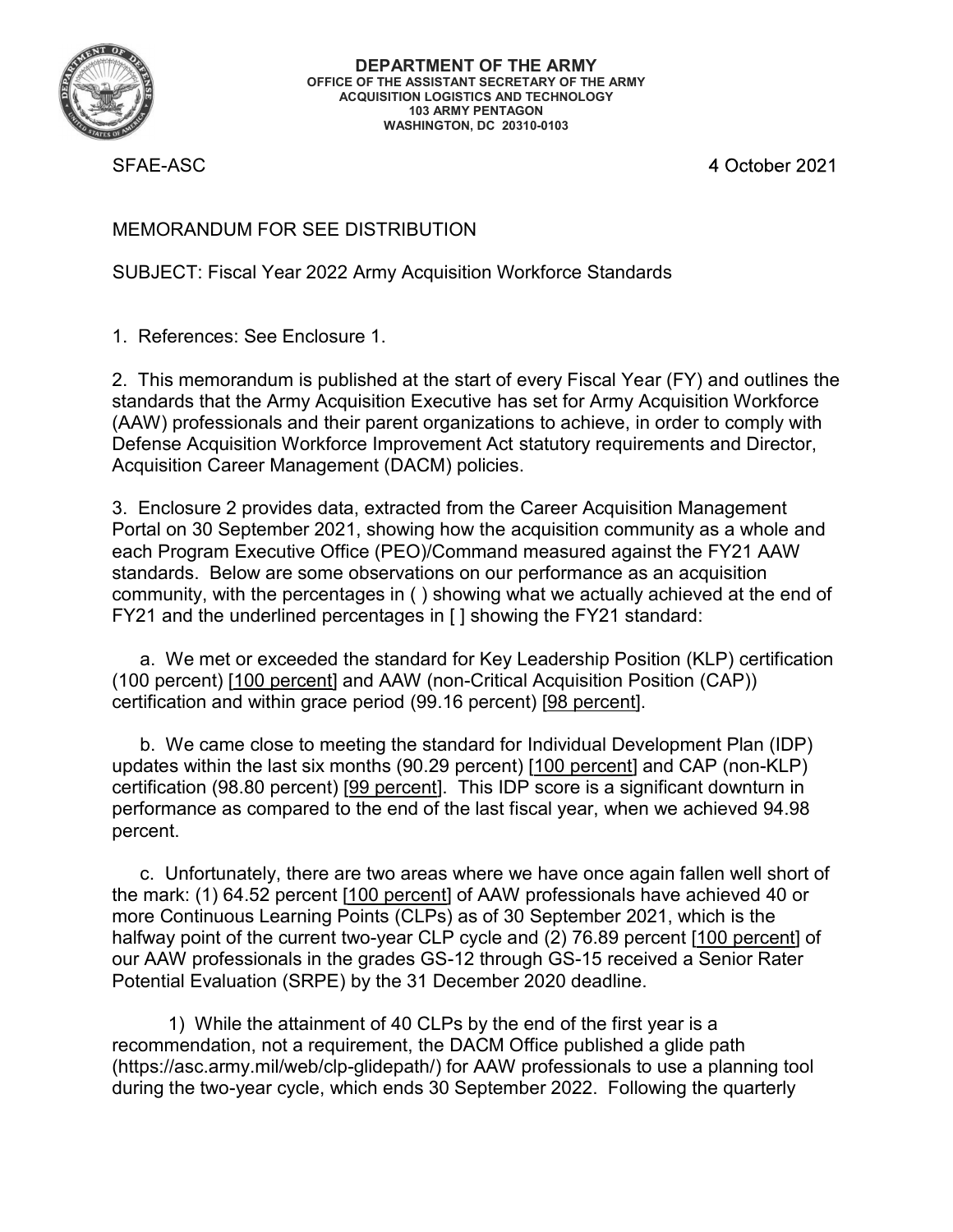SFAE-ASC<br>SUBJECT: Fiscal Year 2022 Army Acquisition Workforce Standards<br>thresholds set in this glide path will allow AAW professionals to accumulate CLPs in a<br>steady, gradual basis, instead of waiting until the last minute SFAE-ASC<br>SUBJECT: Fiscal Year 2022 Army Acquisition Workforce Standards<br>thresholds set in this glide path will allow AAW professionals to accumulate CLPs in a<br>steady, gradual basis, instead of waiting until the last minute SFAE-ASC<br>SUBJECT: Fiscal Year 2022 Army Acquisition Workforce Standards<br>thresholds set in this glide path will allow AAW professionals to accumulate CLPs in a<br>steady, gradual basis, instead of waiting until the last minute

SFAE-ASC<br>SUBJECT: Fiscal Year 2022 Army Acquisition Workforce Standards<br>thresholds set in this glide path will allow AAW professionals to accum<br>steady, gradual basis, instead of waiting until the last minute to comple<br>requ 2) The SRPE completion statistic of 76.89 percent is particularly disappointing the SRPE completion statistic of 76.89 percent is particularly disappointing to tredits.<br>2) The SRPE completion statistic of 76.89 percent is SFAE-ASC<br>SUBJECT: Fiscal Year 2022 Army Acquisition Workforce Standards<br>thresholds set in this glide path will allow AAW professionals to accumulate CLPs in a<br>steady, gradual basis, instead of waiting until the last minute SFAE-ASC<br>SUBJECT: Fiscal Year 2022 Army Acquisition Workforce Standards<br>thresholds set in this glide path will allow AAW professionals to accumulate CLPs in a<br>steady, gradual basis, instead of waiting until the last minute SFAE-ASC<br>SUBJECT: Fiscal Year 2022 Army Acquisition Workforce Standards<br>thresholds set in this glide path will allow AAW professionals to accumulate CLPs in<br>steady, gradual basis, instead of waiting until the last minute t

SFAE-ASC<br>SUBJECT: Fiscal Year 2022 Army Acquisition Workforce Standards<br>thresholds set in this glide path will allow AAW professionals to accumulate CLPs in a<br>steady, gradual basis, instead of waiting until the last minute SFAE-ASC<br>SUBJECT: Fiscal Year 2022 Army Acquisition Workforce Standards<br>thresholds set in this glide path will allow AAW professionals to accumulate CLPs in a<br>steady, gradual basis, instead of waiting until the last minute should sustain this high level of performance, and also where their PEO/Command fell SFAE-ASC<br>SUBJECT: Fiscal Year 2022 Army Acquisition Workforce Standards<br>thresholds set in this glide path will allow AAW professionals to accumulate CLPs in a<br>steady, gradual basis, instead of waiting until the last minute SFAE-ASC<br>
SUBJECT: Fiscal Year 2022 Army Acquisition Workforce Standards<br>
thresholds set in this glide path will allow AAW professionals to accumulate CLPs in a<br>
steady, gradual basis, instead of waiting until the last min unnecessary burdens, but rather as valuable career development tools. SUBJECT: FISCALTERT 2022 AITIIN ACQuisition WOTKNOTCE Standards<br>
thresholds set in this glide path will allow AAW professionals to accumulate CLPs in a<br>
steady, gradual basis, instead of waiting until the last minute to co

with the implementation the Under Secretary of Defense for Acquisition and Sustainment (USD(A&S))'s "Back to Basics" (BtB) framework (References 1.b and 1.c), of the defense accuration to the between the state of the standard excellisting or<br>steady, gradual basis, instead of watting until the last minute to complete training or<br>request credits.<br>2) The SRPE completion statistic o functional areas, streamline certification processes, and adopt a more flexible and equest coetas.<br>
2) The SRPE completion statistic of 76.89 percent is particularly disappointing<br>
2) The SRPE completion downward trend from the previous years. We have three<br>
years in a row where we did not come close in m 2) The SRPE completion statistic of 76.89 percent is particularly disappointing<br>because it reflects a continued downward trend from the previous years. We have three<br>years in a row where we did not come close in meeting th 2 The sort completed in DACM protects and the present is particularly used the fellects a continued downward trend from the previous years. We have three pears in a row where we did not come close in meeting the 100 percen because interious a community will be the community performance and contributed to the first the USD(A&S)'s BtB framework will not affect the AAW's control to their because we are such that in Encolour and the should susta years in a cow where we can interemplary and the propositional and the propositions of the propositions of the propositions and the shall shot and a should develop a plan for improvement in FY22. We need to encourage our s to do their best. r ass senior leaders and mist line supervistors of Active Diesembary and the senior designation and should sustain this high level of performance, and also where their PEO/Comma<br>uld sustain this high level of performance, show and show the implementation. While the USD(A&S)'s BtB framework will not ferce to encourage our white the implementation the ultricer secretary of Defense for Acquisition and the Sustainment (USD(A&S))'s "Back to Basi Now provessary burdens, but alther as valuable career development tools.<br>
S. Paragraphs 5.a through 5.d below outline FY22 AAW standards. Over the next year,<br>
with the implementation the Under Secretary of Defense for Acqu annecessary but also, the rate is vandable caleer development tools.<br>
5. Paragraphs 5.a through 5.d below outline FY22 AAW standards. Over the next yea<br>
Sustainment (USD(A&S))'s "Back to Basics" (BtB) framework (References a anyigip size through the Under Secretary of Defense for Acquisition and<br>the implementation the Under Secretary of Defense for Acquisition and<br>defense acquisition community will be in a state of change as we reorganize i derive acquisition community with the first as a set of claiming as we redigate find a<br>recipred approach towards training and lifelong learning. Even though we will be<br>order approach towards training and lifelong learning.

requirement to complete IDPs, SRPEs and CLPs within the prescribed timeframes, it will present a significant change to the amount of experience and training required to

IDPs are discussed and updated every six months or more frequently, as needed.

to attain at least 80 CLPs by 30 September 2022, the end date of the current two-year cycle.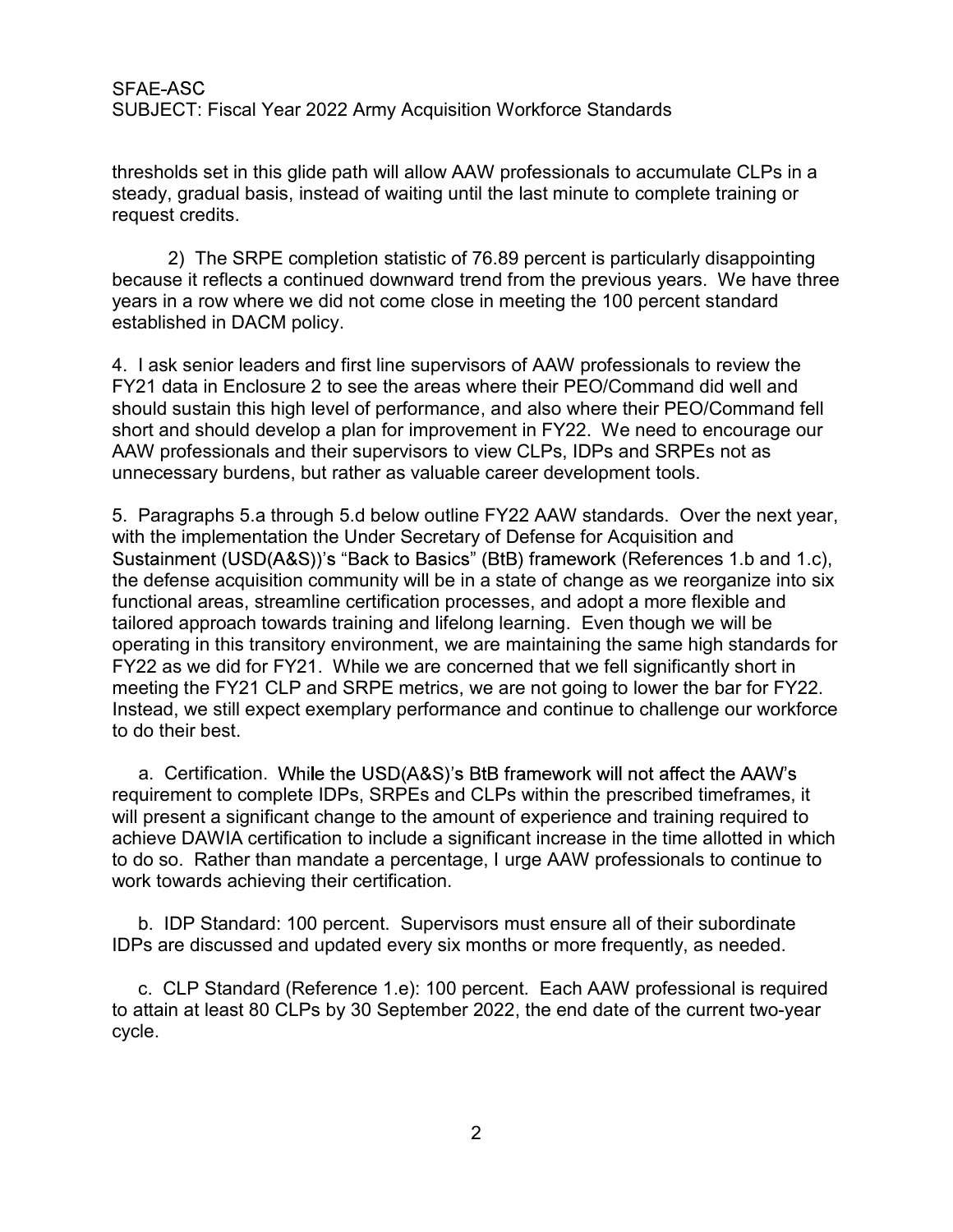# SFAF-ASC

SFAE-ASC<br>SUBJECT: Fiscal Year 2022 Army Acquisition Workforce Standards<br>d. SRPE (Reference 1.i): 100 percent. All AAW professionals in the grades of GS<br>12 through GS-15 (and broadband/pay band equivalents) are required to AE-ASC<br>BJECT: Fiscal Year 2022 Army Acquisition Workforce Standards<br>d. SRPE (Reference 1.i): 100 percent. All AAW professionals in the grades of GS-<br>through GS-15 (and broadband/pay band equivalents) are required to receiv SFAE-ASC<br>
SUBJECT: Fiscal Year 2022 Army Acquisition Workforce Standards<br>
d. SRPE (Reference 1.i): 100 percent. All AAW professionals in the grades of GS-<br>
12 through GS-15 (and broadband/pay band equivalents) are required SFAE-ASC<br>SUBJECT: Fiscal Year 2022 Army Acquisition Workforce Standards<br>d. SRPE (Reference 1.i): 100 percent. All AAW professionals in the grad<br>12 through GS-15 (and broadband/pay band equivalents) are required to rece<br>ann SFAE-ASC<br>SUBJECT: Fiscal Year 2022 Army Acquisition Workforce Standards<br>d. SRPE (Reference 1.i): 100 percent. All AAW professionals in the grades of GS-<br>12 through GS-15 (and broadband/pay band equivalents) are required to SFAE-ASC<br>SUBJECT: Fiscal Year 2022 Army Acquisition Workforce Standards<br>d. SRPE (Reference 1.i): 100 percent. All AAW professionals in the grades of GS-<br>12 through GS-15 (and broadband/pay band equivalents) are required to Fiscal Year 2022 Army Acquisition Workforce Standards<br>
: (Reference 1.i): 100 percent. All AAW professionals in the grades of GS-<br>
SS-15 (and broadband/pay band equivalents) are required to receive an<br>
E. The Senior Rater SFAE-ASC<br>
SUBJECT: Fiscal Year 2022 Army Acquisition Workforce Standards<br>
d. SRPE (Reference 1.i): 100 percent. All AAW professionals in the grades of GS-<br>
12 through GS-15 (and broadband/pay band equivalents) are required SFAE-ASC<br>
SUBJECT: Fiscal Year 2022 Army Acquisition Workforce Standards<br>
d. SRPE (Reference 1.i): 100 percent. All AAW professionals in the grades of GS-<br>
12 through GS-15 (and broadband/pay band equivalents) are required SFAE-ASC<br>
SUBJECT: Fiscal Year 2022 Army Acquisition Workforce Standards<br>
d. SRPE (Reference 1.i): 100 percent. All AAW professionals in the grades of GS-<br>
12 through GS-15 (and broadband/pay band equivalents) are required information on SRPEs: https://asc.army.mil/web/senior-rater-potential-evaluation/. SFAE-ASC<br>
SUBJECT: Fiscal Year 2022 Army Acquisition Workforce Standards<br>
d. SRPE (Reference 1.i): 100 percent. All AAW professionals in the grades of GS-<br>
12 through GS-15 (and broadband/pay band equivalents) are required d. SRPE (Reference 1.i): 100 percent. All AAW professionals in the grades of GS-<br>12 through GS-15 (and broadband/pay band equivalents) are required to receive an<br>annual SRPE. The Senior Rater should be the rating superviso The university of the material strength want equivalent and core emply be state the of higher and a SRPE. The Senior Rater should be the rating supervisor's next level or higher supervisor. Senior Raters must treat their m annua Ori C. The Demotricater should be the raining supervisor inext levert of migretized and order and accurate assessment of an supervisor. Senior Raters must treat their matrixed and order employees equitably with respe Fepect to Jivir Laungs. Tradings should be a rain and accurace assessment of any appearable memployee's leadership potential strengths and identify ways to improve his/her aready weaknesses, with no special consideration o

dedicated effort from our acquisition professionals, supervisors, and senior leaders across the entire acquisition community. I am confident that with sufficient command emphasis, supervisory involvement, and employee determination, we can increase these percentages and achieve the standards.

obligations in the implementation of this policy.

Mailbox at usarmy.belvoir.usaasc.mbx.dacm-policies@mail.mil.

RONALD R. RICHARDSON **Director** Acquisition Career Management

DISTRIBUTION: Secretary of the Army Assistant Secretary of the Army (Acquisition, Logistics, and Technology) Deputy Chief of Staff, G-1 Deputy Chief of Staff, G-2 Deputy Chief of Staff, G-3/5/7 Deputy Chief of Staff, G-4 Deputy Chief of Staff, G-8 (CONT)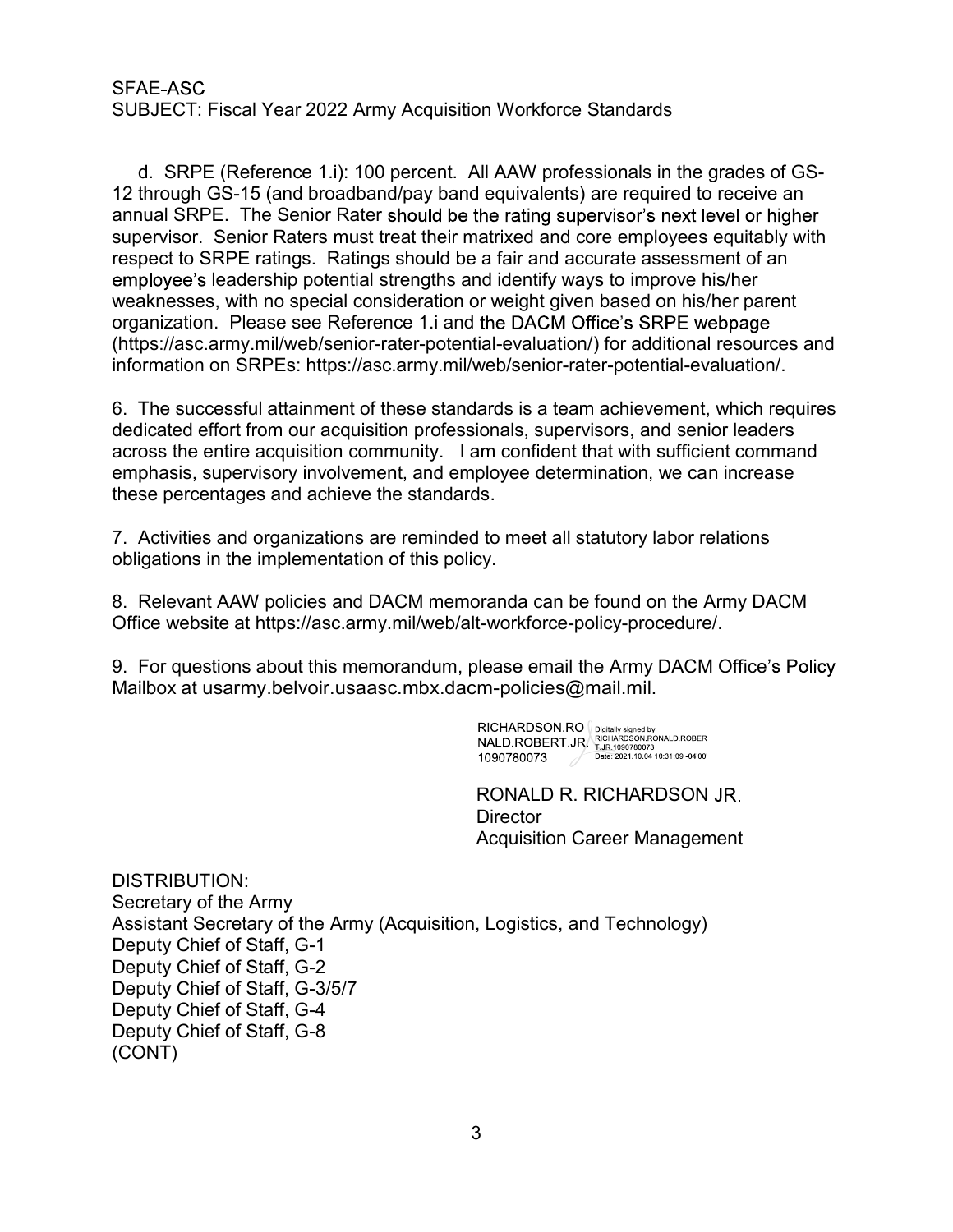SFAF-ASC SFAE-ASC<br>SUBJECT: Fiscal Year 2022 Army Acquisition Workforce Standards<br>DISTRIBUTION: (CONT)<br>Commander

### DISTRIBUTION: (CONT)

### Commander

- U.S. Army Forces Command
- U.S. Army Training and Doctrine Command
- U.S. Army Materiel Command
- U.S. Army Futures Command
- U.S. Special Operations Command
- U.S. Army Space and Missile Defense Command/Army Strategic Command
- U.S. Cyber Command
- U.S. Army Medical Command
- U.S. Army Intelligence and Security Command
- U.S. Army Corps of Engineers
- U.S. Army Test and Evaluation Command
- U.S. Army Installation Management Command
- U.S. Army Human Resources Command

Superintendent, United States Military Academy DISTRIBUTION: (CONT)<br>
Commander<br>
U.S. Army Training and Doctrine Command<br>
U.S. Army Training and Doctrine Command<br>
U.S. Special Operations Command<br>
U.S. Army Futures Command<br>
U.S. Army Space and Missile Defense Command/Arm Executive Director, Office of the Chief Systems Engineer

Program Executive Officer

Assembled Chemical Weapons Alternatives

Aviation

Combat Support and Combat Service Support

Command, Control, and Communications (Tactical)

Enterprise Information Systems

Ground Combat Systems

Intelligence, Electronic Warfare, and Sensors

Missiles and Space

Simulation, Training, and Instrumentation

Soldier

Joint Program Executive Office Armaments and Ammunition

uperintendent, United States Military Academy<br>
xecutive Director, Arlington National Cemetery<br>
xecutive Director, Office of the Chief Systems Engineer<br>
rogram Executive Officer<br>
Assembled Chemical Weapons Alternatives<br>
Avi Director, Army National Guard Director, Rapid Capabilities and Critical Technologies Office Commander, Eighth Army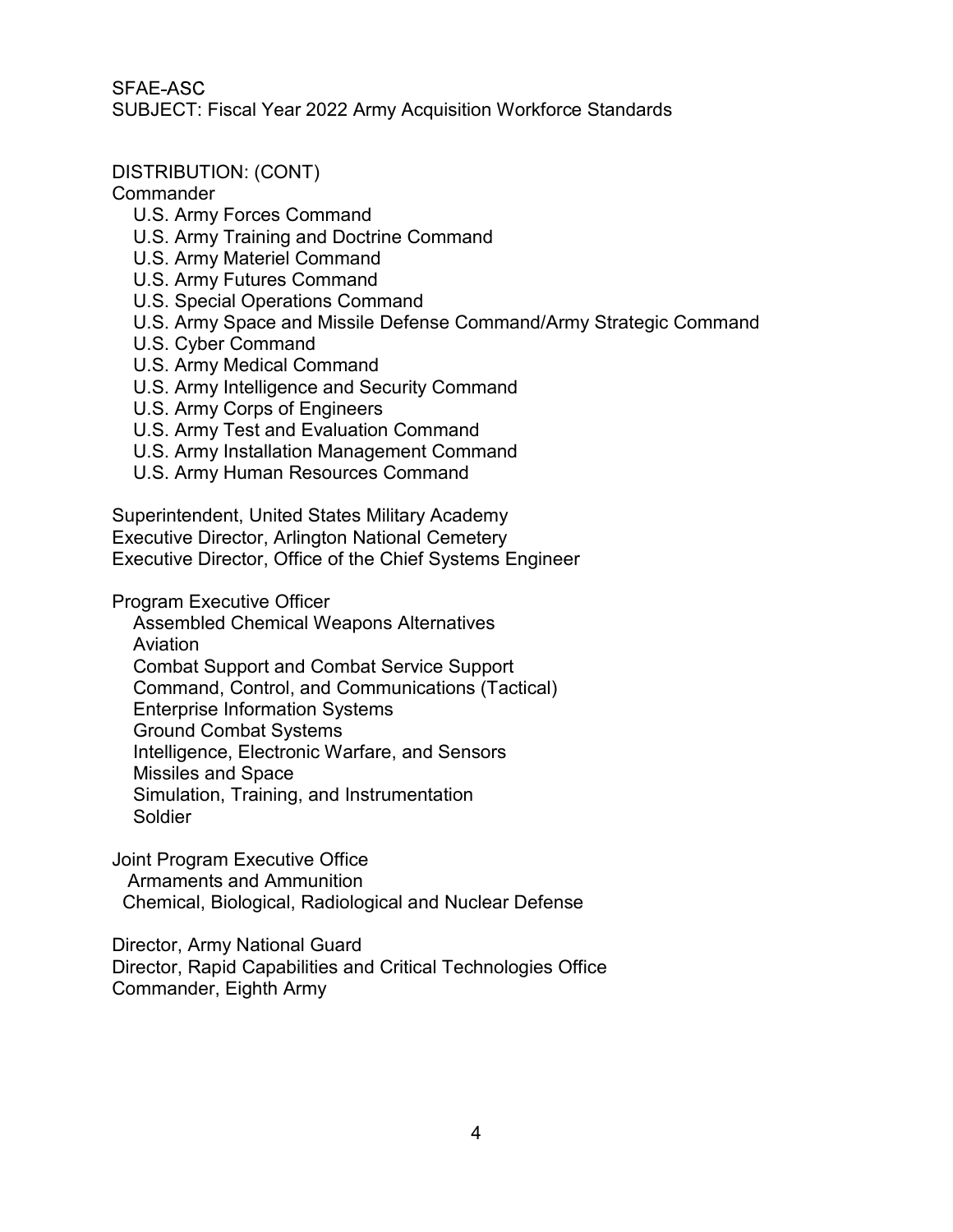# ENCLOSURE 1

### REFERENCES

**ENCLOSURE 1<br>REFERENCES**<br>a. Title 10, United States Code, Chapter 87, Sections 1723 and 1732-1734 (Defense<br>Acquisition Workforce Improvement Act), 5 November 1990, and as subsequently<br>updated.<br>b. Memorandum, Office of the Acquisition Workforce Improvement Act), 5 November 1990, and as subsequently updated. **ENCLOSURE 1**<br> **REFERENCES**<br> **a.** Title 10, United States Code, Chapter 87, Sections 1723 and 1732-1734 (Defense<br>
Acquisition Workforce Improvement Act), 5 November 1990, and as subsequently<br>
updated.<br>
b. Memorandum, Offic **ENCLOSURE 1**<br> **REFERENCES**<br> **REFERENCES**<br> **REFERENCES**<br> **REFERENCES**<br> **REFERENCES**<br> **REFERENCES**<br> **REFERENCES**<br> **REFERENCES**<br> **DREPS**<br> **OREPS**<br> **DREPS**<br> **OREPS**<br> **OREPS**<br> **OREPS**<br> **OREPS**<br> **OREPS**<br> **OREPS**<br> **OREPS**<br> **OREP** 

Sustainment), 04 February 2021, subject: Back to Basics Implementation for the Defense Acquisition Workforce.

Sustainment), 02 September 2020, subject: "Back-to-Basics" for the Defense Acquisition Workforce.

**ENCLOSURE 1**<br> **REFERENCES**<br> **REFERENCES**<br>
Acquisition Workforce Improvement Act), 5 November 1990, and as subsequently<br>
Acquisition Workforce Improvement Act), 5 November 1990, and as subsequently<br>
b. Memorandum, Office o 2020, subject: 12-Month Extension of Grace Period for Meeting Acquisition Position Certification Requirements. e. Title 10, United States Code, Chapter 87, Sections 1723 and 1732-1734 (Defense<br>Acquisition Workforce Improvement Act), 5 November 1990, and as subsequently<br>updated.<br>b. Memorandum, Office of the Under Secretary of Defens From the Memorandum, Assistant Secretary of the Army (Acquisition, Logistics, and Technology), SFAE, 2 October 2020, subject: Fiscal Year 2020, interest of the Defense Acquisition and Sustainment), 04 February 2021, subjec Sustainment), v+ reuniary 2019, subject: back to basics implementation for the Defense Acquisition Workforce.<br>
C. Memorandum, Office of the Under Secretary of Defense (Acquisition and<br>
Sustainment), 02 September 2020, subj Sustainment), v.2 September 2020, subject: Dack-to-Dastes for the Detense<br>Acquisition Workforce.<br>
d. Memorandum, Under Secretary of Defense for Acquisition and Sustainment, 01 April<br>2020, subject: 12-Month Extension of Gra

Technology), SFAE, 11 January 2019, subject: Continuous Learning Point Policy and Implementation Guidelines for the Army Acquisition Workforce. b. Memorandum, Office of the Under Secretary of Defense (Acquisition and<br>Sustainment), 04 February 2021, subject: Back to Basics Implementation for the<br>Defense Acquisition Workforce.<br>
c. Memorandum, Office of the Under Sec intertification Requirements.<br>Certification Requirements.<br>e. Memorandum, Assistant Secretary of the Army (Acquisition, Logistics, and<br>Technology), SFAE, 11 January 2019, subject: Continuous Learning Point Policy and<br>Implem

Technology), SFAE, 2 October 2020, subject: Fiscal Year 2020 Army Acquisition

Technology), SFAE, 10 October 2019, subject: Department of the Army, Acquisition Career Field Certification Policy.

Technology), SFAE, 28 June 2021, subject: Interim 12-Month Extension Waiver of Defense Acquisition Workforce Improvement Act Certification Grace Period.

Technology), SFAE, 1 July 2020, subject: Senior Rater Potential Evaluation Policy.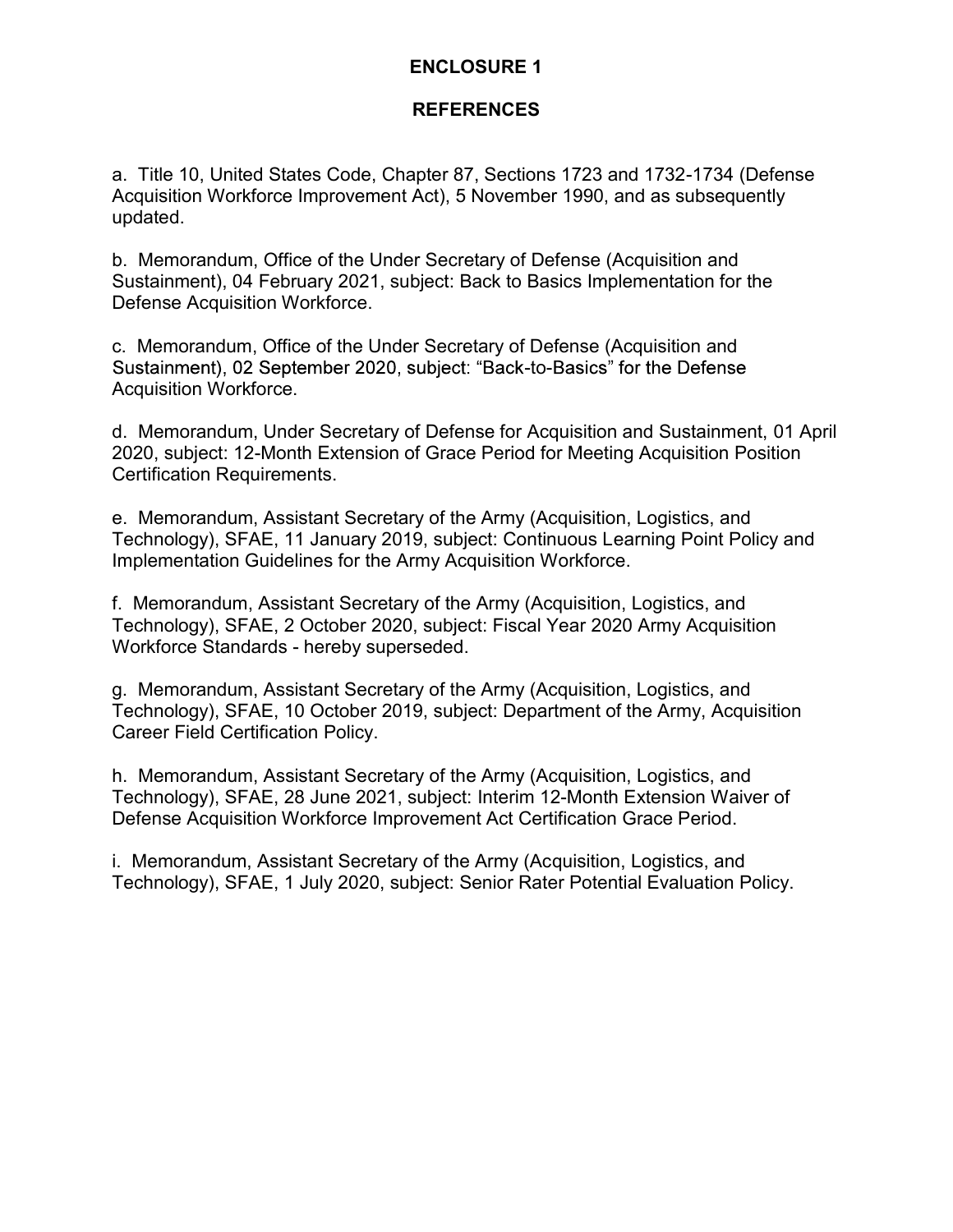# ENCLOSURE 2

# ENCLOSURE 2<br>FISCAL YEAR 2021 AAW DATA<br>e 1: FY21 Certification, IDP and CLP<br>(as of 30 September 2021) (as of 30 September 2021)

|                        |                                                 | <b>ENCLOSURE 2</b><br><b>FISCAL YEAR 2021 AAW DATA</b> |                                          |                   |            |  |  |  |  |
|------------------------|-------------------------------------------------|--------------------------------------------------------|------------------------------------------|-------------------|------------|--|--|--|--|
|                        |                                                 | (as of 30 September 2021)                              | Table 1: FY21 Certification, IDP and CLP |                   |            |  |  |  |  |
| <b>COMMAND</b>         | <b>AAW</b><br><b>CERTIFICATION</b><br>(NON CAP) | <b>KLP</b><br><b>CERTIFICATION</b>                     | <b>CAP</b><br><b>CERTIFICATION</b>       | <b>IDP</b>        | <b>CLP</b> |  |  |  |  |
| <b>FY21 STANDARD</b>   | 98%                                             | 100%                                                   | 99%                                      | 100%              | 100%       |  |  |  |  |
| AMC                    | 99.63%                                          | 100.00%                                                | 98.97%                                   | 97.43%            | 75.24%     |  |  |  |  |
| <b>USAFC</b>           | 99.70%                                          | 100.00%                                                | 99.28%                                   | 97.68%            | 65.07%     |  |  |  |  |
| <b>USACE</b>           | 97.76%                                          | <b>NA</b>                                              | 96.83%                                   | 67.77%            | 32.60%     |  |  |  |  |
| <b>ATEC</b>            | 99.76%                                          | <b>NA</b>                                              | 100.00%                                  | 90.88%            | 72.78%     |  |  |  |  |
| <b>OTHER</b>           | 96.90%                                          | 100.00%                                                | 96.28%                                   | 79.84%            | 58.48%     |  |  |  |  |
| PEO AVN                | 100.00%                                         | 100.00%                                                | 98.81%                                   | 98.61%            | 81.17%     |  |  |  |  |
| PEO EIS                | 99.52%                                          | 100.00%                                                | 100.00%                                  | 97.39%            | 98.61%     |  |  |  |  |
| PEO C3T                | 99.72%                                          | 100.00%                                                | 98.96%                                   | 96.15%            | 82.26%     |  |  |  |  |
| PEO STRI               | 100.00%                                         | 100.00%                                                | 100.00%                                  | 99.13%            | 92.62%     |  |  |  |  |
| PEO IEW&S              | 100.00%                                         | 100.00%                                                | 100.00%                                  | 95.58%            | 83.63%     |  |  |  |  |
| PEO CS&CSS             | 100.00%                                         | 100.00%                                                | 100.00%                                  | 100.00%           | 99.78%     |  |  |  |  |
| PEO MSL & SPACE        | 99.67%                                          | 100.00%                                                | 100.00%                                  | 98.59%            | 94.60%     |  |  |  |  |
| PEO GCS                | 100.00%                                         | 100.00%                                                | 100.00%                                  | 100.00%           | 96.93%     |  |  |  |  |
| <b>OSA</b>             | 95.85%                                          | 100.00%                                                | 99.38%                                   | 83.46%            | 54.33%     |  |  |  |  |
| <b>JPEO CBRN DEF</b>   | 100.00%                                         | 100.00%                                                | 100.00%                                  | 98.03%            | 76.72%     |  |  |  |  |
| SMDC                   | 99.60%                                          | <b>NA</b>                                              | 100.00%                                  | 99.00%            | 98.34%     |  |  |  |  |
| JPEO A&A               | 100.00%                                         | 100.00%                                                | 100.00%                                  | 93.98%            | 86.09%     |  |  |  |  |
| <b>MEDCOM</b>          | 99.57%                                          | <b>NA</b>                                              | 100.00%                                  | 96.88%            | 91.80%     |  |  |  |  |
| PEO SOLDIER            | 100.00%                                         | 100.00%                                                | 98.28%                                   | 99.18%            | 88.16%     |  |  |  |  |
| <b>INTERNAL USAASC</b> | 100.00%                                         | <b>NA</b>                                              | 96.88%                                   | 94.59%            | 75.68%     |  |  |  |  |
| <b>RCCTO</b>           | 100.00%                                         | 100.00%                                                | 100.00%                                  | 96.00%            | 46.67%     |  |  |  |  |
| PEO ACWA               | 100.00%                                         | NА                                                     | 100.00%                                  | 100.00%           | 56.86%     |  |  |  |  |
| OCSE<br><b>TOTAL</b>   | 95.24%                                          | <b>NA</b><br>100.00%                                   | 88.89%<br>98.80%                         | 100.00%<br>90.29% | 63.33%     |  |  |  |  |
|                        | 99.16%                                          |                                                        |                                          |                   | 64.52%     |  |  |  |  |